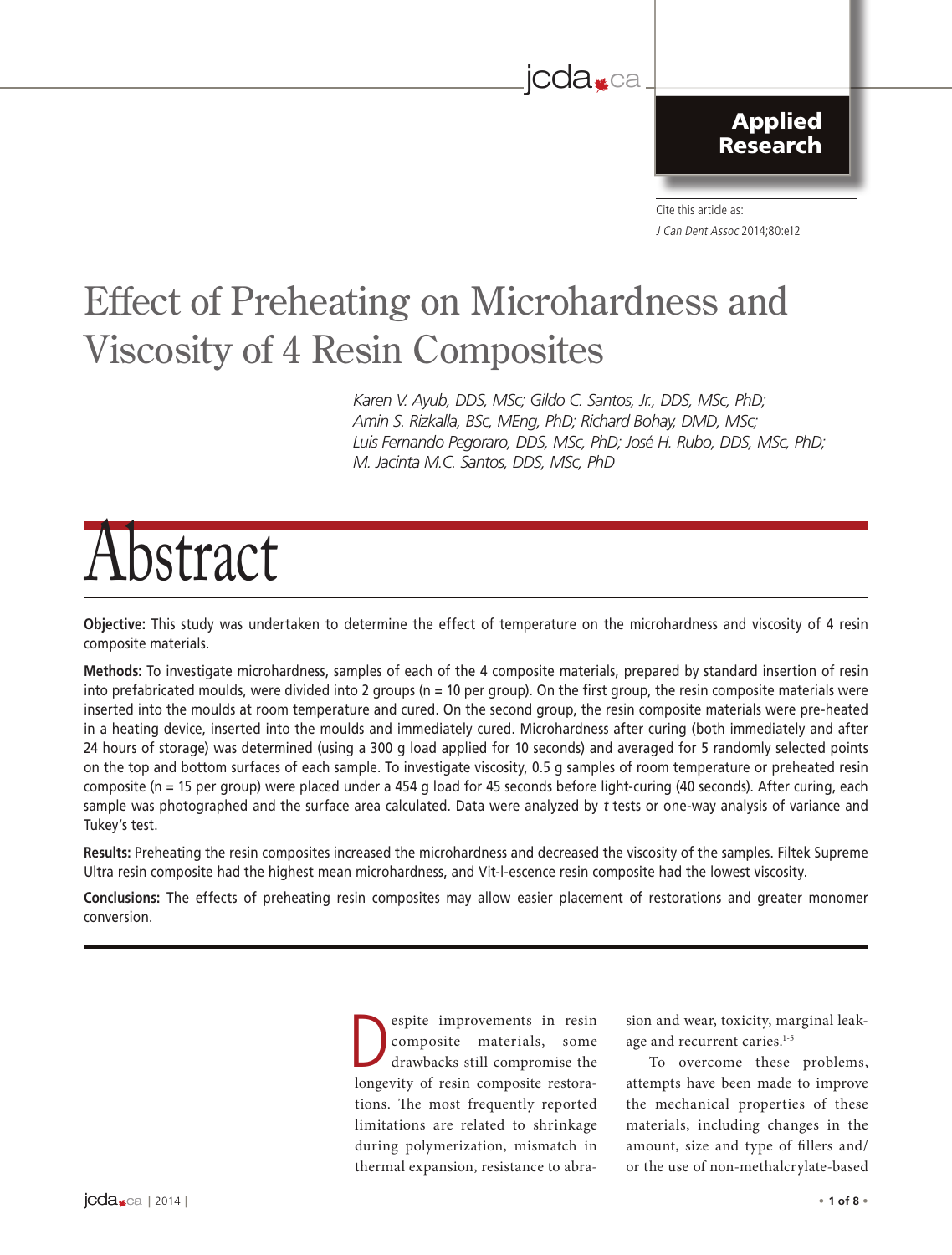| <b>Material</b>                                                                     | <b>Shade</b> | Composition                                                                                                               | <b>Manufacturer</b>                            | Lot no. | Average filler<br>size (µm) |
|-------------------------------------------------------------------------------------|--------------|---------------------------------------------------------------------------------------------------------------------------|------------------------------------------------|---------|-----------------------------|
| Vit-l-escence<br>(microhybrid)                                                      | A2           | Resin: Bis-GMA, UDMA Filler: 71.5 % by wt.<br>silinated strontium borosilicate, silinated<br>silicon dioxide              | Ultradent (Salt<br>Lake City, UT,<br>USA)      | B5YZB   | 0.7                         |
| Tetric Ceram HB<br>(microhybrid)                                                    | A2           | Resin: Bis-GMA, dimethacrylates Filler:<br>68.4 wt% barium glass filler, Ba-Al-<br>fluorosilicate glass, dispersed silica | Ivoclar Vivadent<br>(Schaan,<br>Liechtenstein) | P03082  | $0.04 - 3.0$                |
| Filtek Supreme Ultra<br>(nanofilled)                                                | A2           | Resin: Bis-GMA, UDMA, TEGDMA, Bis-EMA,<br>PEGDMA Filler: 72.5 wt% zirconia/silica                                         | 3M ESPE (St<br>Paul, MN, USA)                  | N277991 | $0.6 - 1.0$                 |
| <b>Filtek LS Low Shrink</b><br><b>Posterior Restorative</b><br>System (microhybrid) | A2           | Resin: polysilorane Filler: 73 wt% quartz                                                                                 | 3M ESPE (St<br>Paul, MN, USA)                  | N128586 | $0.1 - 2.0$                 |

**Table 1:** Characteristics of resin composites investigated in this study

Bis-EMA = ethoxylated bisphenol A glycol dimethacrylate, Bis-GMA = bisphenol A-glycidyl methacrylate, PEGDMA = polyethylene glycol dimethacrylate, TEGDMA = *tetraethylene glycol dimethacrylate, UDMA = urethane dimethacrylate.* 

> monomers. As well, different clinical procedures have been proposed to compensate for the stress associated with polymerization shrinkage and to facilitate better marginal adaptation between the resin composite and the cavity walls. Several techniques for placing restorations<sup>6-9</sup> have been suggested to improve the seal of resin composite restorations, such as incremental layering to reduce the configuration factor,  $10$  soft-start and pulsedcuring methods to modify the reaction rate<sup>11</sup> and use of flowable composites to promote better marginal adaptation.7,8 Flowable composites, with their marked fluidity, have been frequently advocated as stress absorbers and adaptation promoters.<sup>7-9,12,13</sup> However, because of the lower filler content of flowable composite materials, greater polymerizationinduced stress is expected relative to standard resin composites.14-16

> Studies have suggested that heating traditional resin composites can improve marginal adaptation by enhancing fluidity.16,17 In addition, preheating composites may improve their physical and mechanical properties through a higher degree of monomer conversion,<sup>14,18-22</sup> which has in turn been associated with greater mechanical strength, rigidity and resistance to degradation in the oral environment.<sup>23</sup> Conversely, incomplete polymerization can lead to increased wear due to reduced mechanical strength, and unreacted monomers may be cytotoxic, leading to allergic and sensitivity reactions.<sup>24</sup>

Microhardness has often been used to assess the physical properties of restorative materials, and this property correlates well with the degree of conversion of resin composites.23,25-28 Therefore, this study was undertaken to determine the effect of preheating on microhardness (measured as Knoop hardness number [KHN]) and viscosity (measured as area after compression) of 4 resin composite materials. The following null hypotheses were considered:

- 1. There is no significant difference in mean postcuring microhardness between preheated samples of resin composite and samples cured at room temperature without preheating.
- 2. There is no significant difference in mean postcuring microhardness among different resin composite restorative materials.
- 3. There is no significant difference in the viscosity of different resin composites under different temperature conditions.

#### **Materials and Methods**

#### *Microhardness*

Four resin composite restorative materials (**Table 1**), 3 methacrylate-based composites and 1 silorane-based composite, were used to prepare a total of 80 disk-shaped samples (20 samples of each composite). The samples were prepared by inserting uncured resin composite into circular metallic moulds (5 mm diameter  $\times$  2 mm height).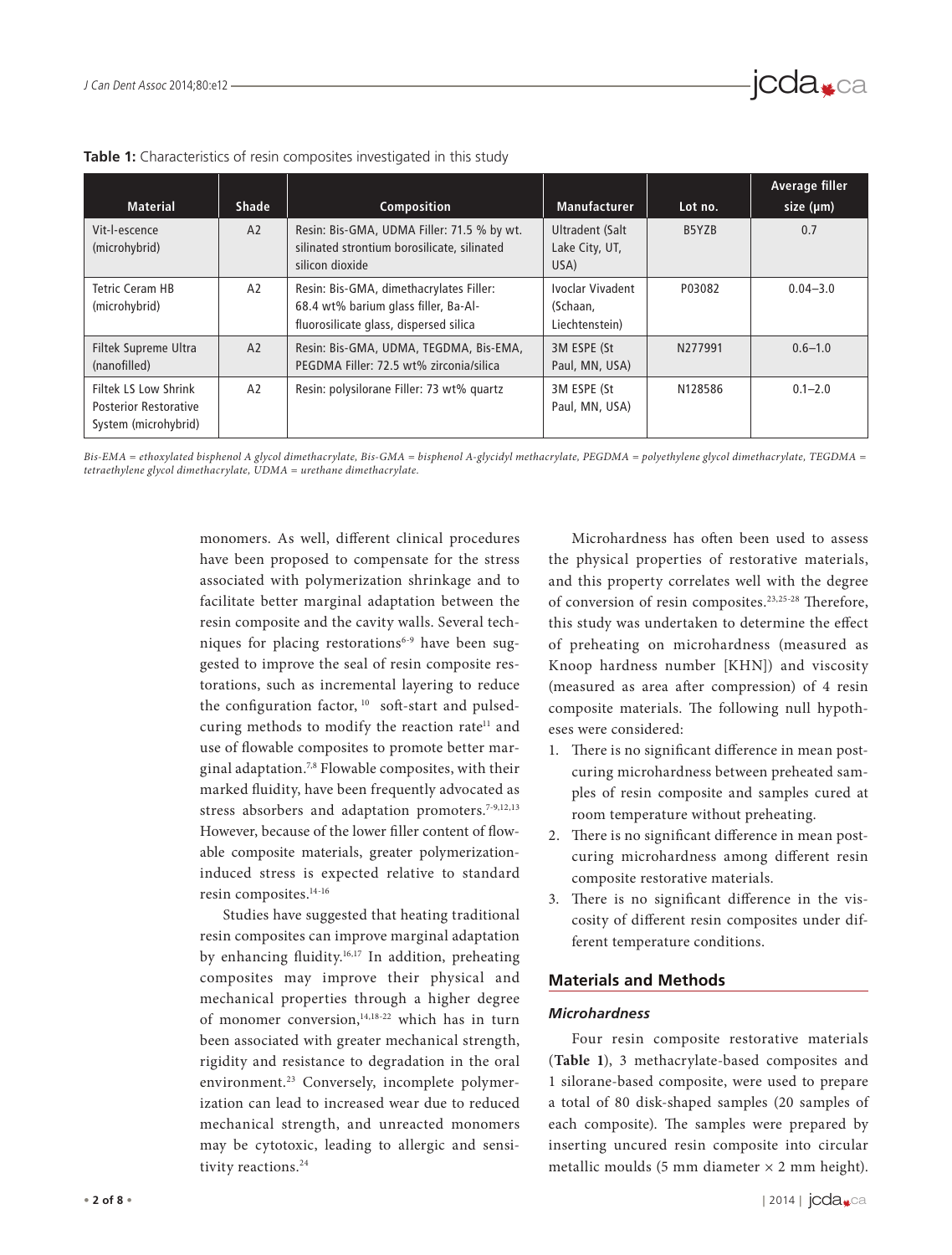

|                        | Time after end of preheating; temperature $(°C)$ | Decline in      |                 |                 |                               |
|------------------------|--------------------------------------------------|-----------------|-----------------|-----------------|-------------------------------|
| <b>Material</b>        | 0 <sub>s</sub>                                   | 15 <sub>s</sub> | 30 <sub>s</sub> | 45 <sub>s</sub> | temperature (°C) <sup>a</sup> |
| Vit-l-escence          | 54.4                                             | 53.4            | 51.5            | 49.2            | 5.2                           |
| <b>Tetric Ceram HB</b> | 54.8                                             | 52.7            | 50.1            | 46.1            | 8.7                           |
| Filtek Supreme Ultra   | 55.3                                             | 53.1            | 50.5            | 48.0            | 7.3                           |
| Filtek LS              | 55.6                                             | 53.1            | 49.8            | 47.1            | 8.5                           |

#### **Table 2:** Temperature of resin composites recorded after preheating at 68°C for 40 minutes

*a Total decline in temperature from 0 to 45 seconds after end of heating.*

The moulds were covered with a polyester strip and a clear glass cover slip (Micro Slides, Gold Seal) on both upper and lower surfaces to remove excess material and standardize surface finishing. The samples of each composite were divided into 2 groups of 10 samples each. For each composite, one group of samples was light-cured at room temperature (24 $^{\circ}$ C ± 1 $^{\circ}$ C) without pretreatment, and the other group was light-cured after preheating. Light-curing was applied to the top surface of each sample for 40 seconds with a lightemitting diode curing unit (Valo, Ultradent). The light intensity was nominally 1200 mW/cm<sup>2</sup> and was checked with a radiometer (Patterson curing light meter). For the 4 groups of samples that were preheated before light-curing, each resin composite material was placed in a heating device (CalSet 3 temperature unit, AdDent) for 40 minutes at the highest setting (68°C). Each resin composite material was inserted into the mould within 45 seconds after removal from the heating device. The metallic moulds, clear glass cover slips and plastic filling instrument were all warmed to 37°C before insertion of the resin. The internal temperature of each preheated sample was determined by inserting a thermometer (HRC5A Heater Controller, Thermocouple) into the resin composite syringe after the warming period. To determine the rate of heat loss, additional temperature measurements were performed after 15, 30 and 45 seconds (**Table 2**). The surface microhardness was measured on the top and bottom surfaces of each specimen (Knoop diamond with a 300 g load for 10 seconds; Micromet, Buehler). Five randomly selected points for each surface were measured immediately and 24 hours after curing.

Between measurements, the samples were stored at 37°C in distilled water in a darkened incubator.

#### *Viscosity*

The viscosity of each of the 4 resin composites was measured at room temperature with and without preheating. Preheating (to the same temperature as used for the microhardness tests) was accomplished with a hot platform (Advanced Hot Plate Stirrers, VWR). Sample temperature was verified with a thermometer (HRC5A Heater Controller, Thermocouple). Viscosity was determined by calculating and comparing the surface area of 0.5 g samples of each material. Each sample ( $n = 15$  for each material) was placed between 2 glass slides under a load of 454 g for 45 seconds to obtain a flat surface before lightcuring for 40 seconds with the same light-curing unit described above. After curing, a digital photograph of each sample was obtained and the surface area calculated using Image J software (version 1.44, National Institutes of Health, http://rsbweb. nih.gov/ij/).

Data were recorded in an Excel spreadsheet (Microsoft Corp, Redmond, WA) and then imported into SPSS (IBM, Armonk, NY) for analysis. Three-way analysis of variance(ANOVA) with the factors of material, time and preheating for both top and bottom surfaces was used to compare microhardness measurements, and 2-way ANOVA with the factors of material and temperature was used to compare viscosity measurements. Because of significant interaction terms for both of these analyses, one-way ANOVA was used to test for significant differences among the 4 composite materials. Tukey's test was applied for pairwise comparisons when the ANOVA result was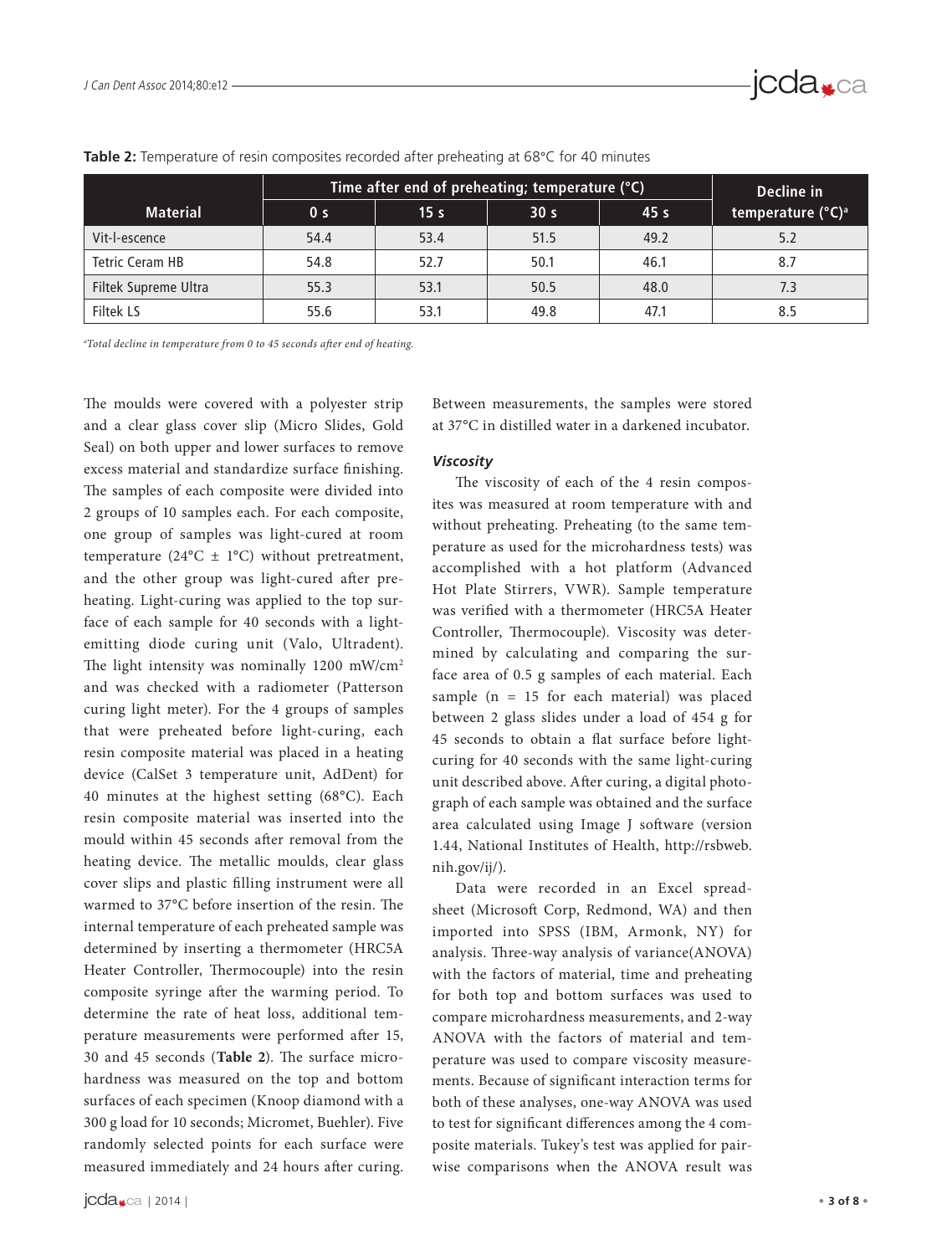|                                   |                        | Mean microhardness $\pm$ SD (KHN) <sup>a</sup> |                          | % increase      |                        |
|-----------------------------------|------------------------|------------------------------------------------|--------------------------|-----------------|------------------------|
|                                   | <b>Material</b>        | Not preheated                                  | <b>Preheated</b>         | with preheating | $p$ value <sup>b</sup> |
| Immediately<br>after light-curing | Vit-l-escence          | $41.16 \pm 1.19$ <sup>a</sup>                  | $46.75 \pm 1.26^a$       | 13.58           | < 0.001                |
|                                   | Tetric Ceram HB        | $43.70 \pm 1.86$                               | $49.07 \pm 2.19^{\circ}$ | 12.29           | < 0.001                |
|                                   | Filtek Supreme Ultra   | $60.60 \pm 1.03$                               | $70.62 \pm 2.24$         | 16.53           | < 0.001                |
|                                   | <b>Filtek LS</b>       | $42.38 \pm 1.83^{ab}$                          | $53.90 \pm 2.02$         | 27.18           | < 0.001                |
| 24 hours after                    | Vit-l-escence          | $52.07 \pm 1.74$ <sup>a</sup>                  | $57.21 \pm 2.39$         | 9.87            | < 0.001                |
| light-curing                      | <b>Tetric Ceram HB</b> | $52.31 \pm 2.05^{\circ}$                       | $53.07 \pm 1.95$         | 1.45            | 0.41                   |
|                                   | Filtek Ultra           | $70.81 \pm 0.83$                               | $76.03 \pm 2.24$         | 7.37            | < 0.001                |
|                                   | <b>Filtek LS</b>       | $49.81 \pm 1.26$                               | $60.14 \pm 0.91$         | 20.74           | < 0.001                |

#### **Table 3:** Microhardness of top surface of resin composite samples

*SD = standard deviation, KHN = Knoop hardness number.*

*a Each value is the mean of 10 samples. Microhardness values for composite materials within a given column that have the same superscript capital letter are not significantly different (*p *> 0.05).*

*b The* p *value in the final column of each row refers to a comparison of mean KHN for samples of that particular resin composite that were and were not preheated.*

| Table 4: Microhardness of bottom surface of resin composite samples |
|---------------------------------------------------------------------|
|---------------------------------------------------------------------|

|                                   |                        | Mean microhardness $\pm$ SD (KHN) <sup>a</sup> |                  | % of increase   |                        |
|-----------------------------------|------------------------|------------------------------------------------|------------------|-----------------|------------------------|
|                                   | <b>Material</b>        | Not preheated                                  | <b>Preheated</b> | with preheating | $p$ value <sup>b</sup> |
| Immediately<br>after light-curing | Vit-l-escence          | $33.57 \pm 2.02^a$                             | $37.03 \pm 1.52$ | 10.31           | < 0.001                |
|                                   | <b>Tetric Ceram HB</b> | $35.52 \pm 2.67$ <sup>a</sup> b                | $39.30 \pm 1.83$ | 10.64           | 0.002                  |
|                                   | Filtek Ultra           | $57.61 \pm 1.06$                               | $67.61 \pm 1.88$ | 17.36           | < 0.001                |
|                                   | <b>Filtek LS</b>       | $34.33 \pm 1.73$ <sup>a</sup> b                | $45.04 \pm 2.02$ | 31.20           | < 0.001                |
| 24 hours after                    | Vit-l-escence          | $42.60 \pm 2.42$ <sup>a</sup>                  | $48.13 \pm 1.76$ | 12.98           | < 0.001                |
| light-curing                      | <b>Tetric Ceram HB</b> | $43.19 \pm 3.35$ <sup>a</sup> b                | $43.66 \pm 3.90$ | 1.09            | 0.78                   |
|                                   | Filtek Supreme Ultra   | $68.69 \pm 1.71$                               | $72.27 \pm 2.25$ | 5.21            | 0.001                  |
|                                   | <b>Filtek LS</b>       | $44.03 \pm 0.70$ <sup>a</sup> b                | $53.01 \pm 1.98$ | 20.40           | < 0.001                |

*SD = standard deviation, KHN = Knoop hardness number.*

*a Each value is the mean of 10 samples. Microhardness values for composite materials within a given column that have the same superscript capital letter are not significantly different (*p *> 0.05). b*

*The p value in the final column of each row refers to a comparison of mean KHN for samples of that particular resin composite that were and were not preheated.*

significant. Student *t* tests with Bonferroni correction ( $p \le 0.017$ ) was used to compare microhardness and viscosity measurements of samples cured at room temperature with samples of the same material cured after preheating. `

#### **Results**

#### *Microhardness*

For all but one of the resin composite materials, mean microhardness of both the top (**Table 3**) and the bottom (**Table 4**) surfaces increased significantly with preheating. The exception to this general finding was Tetric Ceram HB. Although there was a significant increase in microhardness on the top and bottom surfaces of samples of this resin composite immediately after curing, no significant increase was evident on either surface after 24 hours.

Of the 4 resin composite materials tested, Filtek Supreme Ultra displayed the highest microhardness values under the various experimental conditions.

#### *Viscosity*

Preheating resin composites resulted in a statistically significant decrease in viscosity for all resin composites tested (**Table 5**). The materials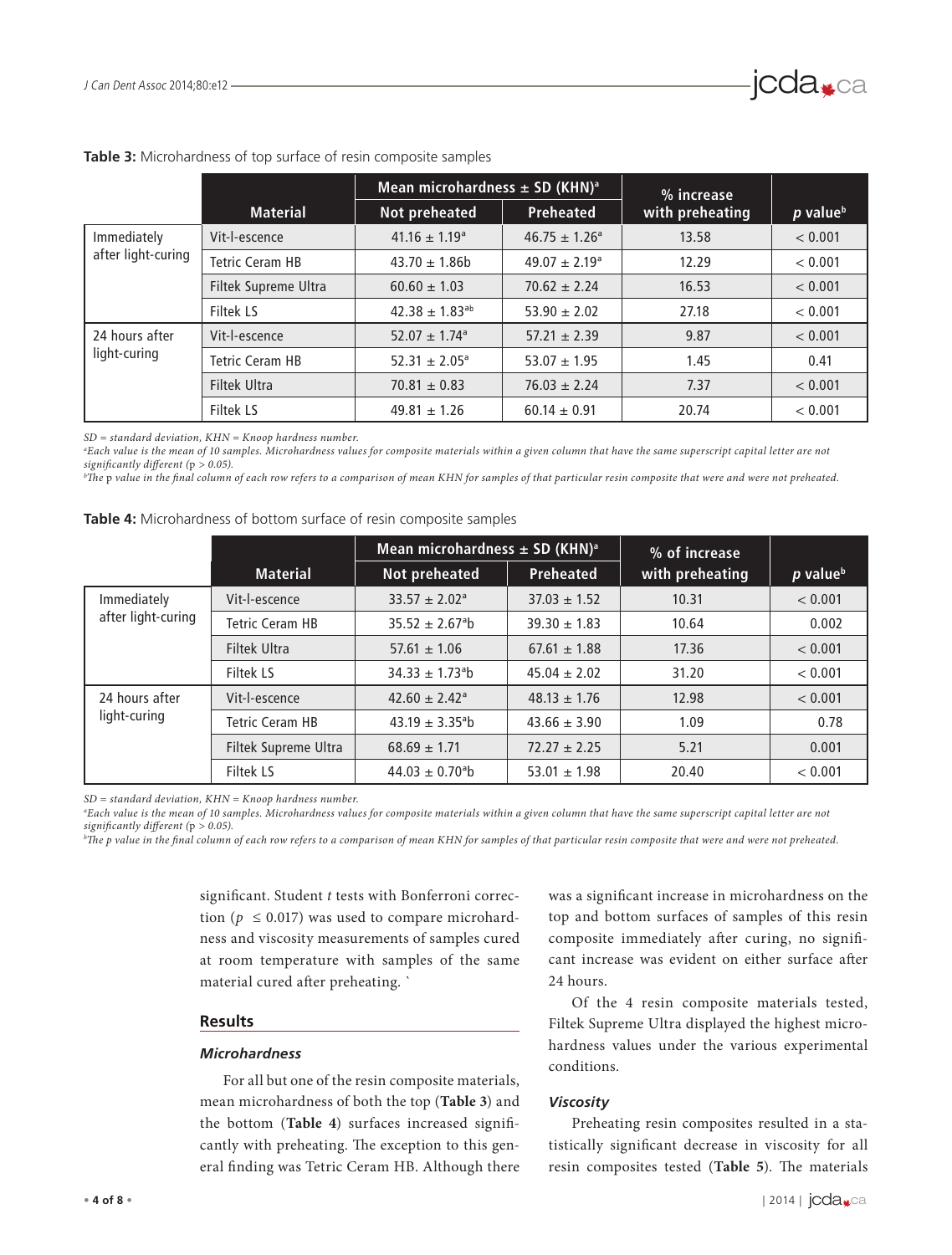

|                      | Mean area $\pm$ SD (mm <sup>2</sup> ) <sup>a</sup> |                               | % increase with |                      |
|----------------------|----------------------------------------------------|-------------------------------|-----------------|----------------------|
| <b>Material</b>      | Not preheated                                      | <b>Preheated</b>              | preheating      | p value <sup>b</sup> |
| Vit-l-escence        | $117.48 \pm 17.30$                                 | $151.95 \pm 8.24$             | 29.34           | < 0.001              |
| Tetric Ceram HB      | $44.24 \pm 8.03$ <sup>a</sup>                      | $62.15 \pm 5.65^{\circ}$      | 40.48           | < 0.001              |
| Filtek Supreme Ultra | $58.54 \pm 2.70$                                   | $64.63 \pm 2.21$ <sup>a</sup> | 10.40           | < 0.001              |
| Filtek LS            | $44.74 \pm 3.41^{\circ}$                           | $77.33 \pm 18.01$             | 72.84           | < 0.001              |

#### **Table 5:** Flow area of resin composite samples prepared with and without preheating

*SD = standard deviation.*

*a Each value is the mean of 15 samples. Area values for composite materials within a given column that have the same superscript capital letter are not significantly different (*p *> 0.05).*

*b The* p *value in the final column of each row refers to a comparison of mean area for samples of that particular resin composite that were and were not preheated.*

with the highest viscosity (smallest area) at room temperature were Tetric Ceram HB (area 44.24 ± 8.03 mm<sup>2</sup>) and Filtek LS (area  $44.74 \pm 3.41$  mm<sup>2</sup>), with no statistically significant difference between them. Vit-l-escence exhibited the lowest viscosity at both temperatures.

#### **Discussion**

#### *Microhardness*

On the basis of the results reported here, the first null hypothesis, stating that there is no significant difference in mean postcuring microhardness between samples of resin composite that have been preheated and those cured at room temperature without preheating, should be rejected. For all 4 resin composites used in the present study, mean microhardness increased with preheating, on both top and bottom surfaces of the samples. These findings are in accordance with the results of previous studies.<sup>26,28-32</sup> The increase in mean microhardness of the top surface attained with preheating ranged from 1.45% (Tetric Ceram HB, after 24 hours of storage) to 27.18% (Filtek LS, immediately after curing). For the bottom surface, the increase in microhardness ranged from 1.09% (Tetric Ceram HB, after 24 hours of storage) to 31.20% (Filtek LS, immediately after curing). All of the increases were statistically significant, except that for Tetric Ceram HB resin composite after 24 hours of storage.

As noted above, an increase in mean microhardness was observed after 24 hours of storage (except with Tetric Ceram HB resin composite). This finding is in agreement with the results of other merization starts immediately after light exposure and continues for 24 hours and that during this period, a reduction in the number of free radicals and a slight but significant increase in the degree of conversion is observed. Post-irradiation curing occurs because of unreacted species with free radicals that become trapped within the more rigid network during polymerization.<sup>19</sup> The trapped radicals are the result of self-deceleration, which takes place because of reduced mobility of both monomer and unreacted pendant double bonds in the viscous media. As the polymerization reaction progresses, both propagation and termination reactions become diffusion-controlled.<sup>19-21,33-35</sup> Over time, these residual unpolymerized species find pendant groups and are involved in further reaction. The post-irradiation hardening pattern achieved by resin composites is characterized by enhanced polymer cross-linking.20

studies,<sup>21,25,27</sup> which have highlighted that poly-

The greater increase in microhardness achieved at the top surface of samples relative to the bottom surface can be explained by the attenuation of light (because of reflection, absorption and dispersion phenomena) as it travels through the composite. In the current study, microhardness at the top and bottom surfaces was measured at 2 mm depth, the suggested increment thickness for composite placement.9,19 At a depth of 2 mm, the attenuation of light may reduce irradiance to approximately 75% of that reaching the top surface.<sup>9,32</sup>

It has been reported that, on average, resin composites can achieve 50% to 70% conversion of monomers at room temperature.<sup>36</sup> During polymerization, monomer conversion occurs as soon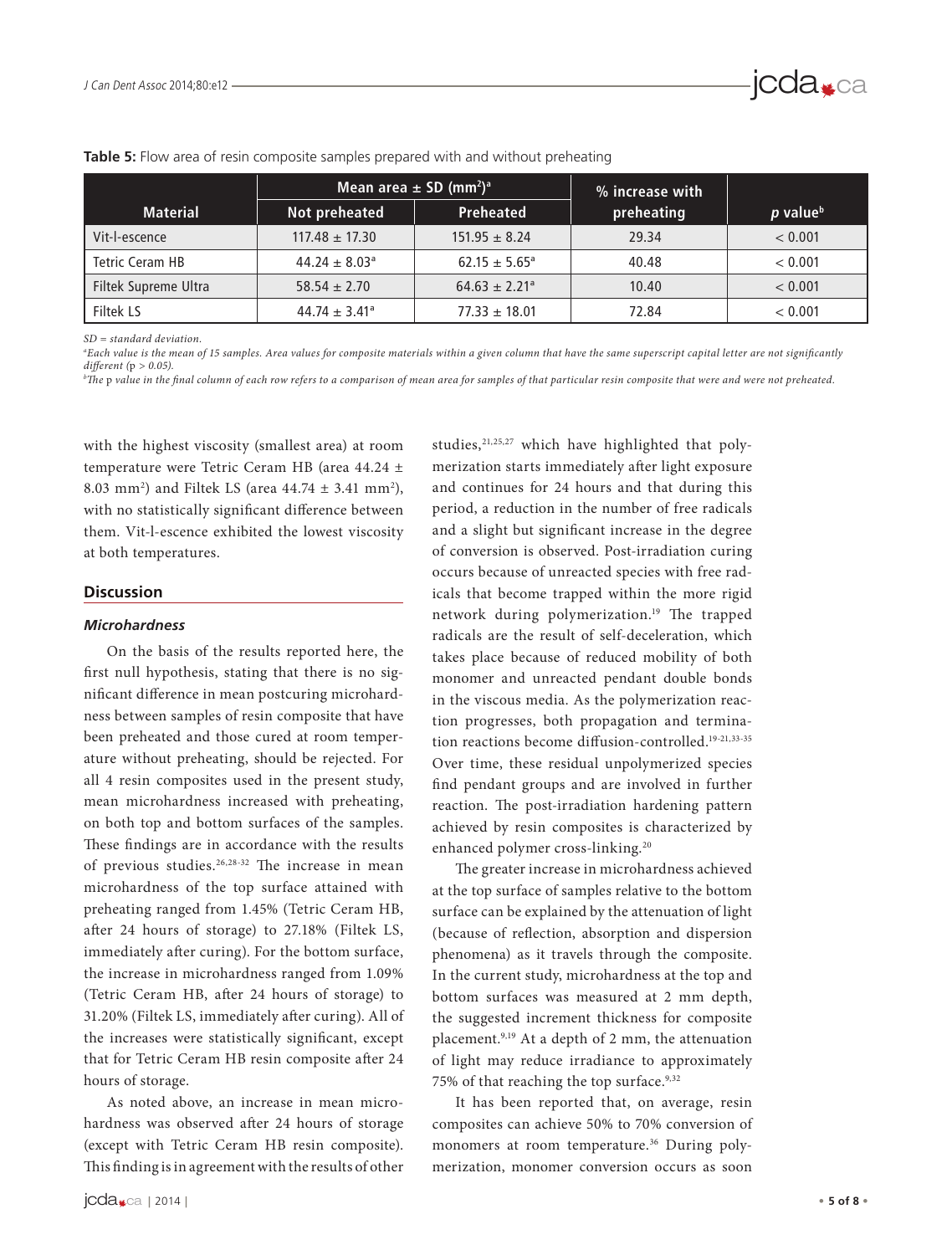as exposure to light is initiated. As the reaction progresses, the viscosity of the resin composite increases through the formation and growth of polymer chains, which result in decreased molecular movement. The increased viscosity prevents completion of the polymerization process because movement of molecules in this vitrified state becomes limited.14,19 Conversely, preheated composites exhibit increased monomer mobility, as a result of higher thermal energy, which leads to less viscosity and enhanced molecular motion.14,26,29,37 Also, any delay in both propagation and termination of diffusion-controlled reactions will permit enhanced conversion. Such delay will result in a greater number of collisions, since free radicals are able to diffuse and react before self-deceleration occurs, which in turn increases the degree of monomer conversion before vitrification.<sup>14,19,22,31,33</sup> Daronch and colleagues<sup>18</sup> suggested that curing time may be reduced by up to 75% with preheating of composites. These authors reported that light-curing of a warmed resin composite for 5 seconds resulted in a greater degree of conversion than light-curing at room temperature for 40 seconds. Furthermore, in another study, $19$ these authors showed that when resin composites were polymerized at 3°C, the final conversion was less than 35%. The decreased monomer conversion achieved at lower temperatures (e.g., when resin composites are stored in the refrigerator) was attributed to the higher viscosity of the material, which resulted in slower propagation. A correlation between monomer conversion and Knoop hardness values has been reported in several studies.<sup>20,25,23,30,31</sup> In one recent study,<sup>25</sup> the microhardness test was more sensitive than Fourier transform infrared spectroscopy in identifying small changes in monomer conversion after 24 hours.

In the current study, the maximum resin temperature achieved after 40 minutes of heating at 68°C ranged from a low of 54.4°C (Vit-l-escence) to a high of 55.6°C (Filtek LS). After 45 seconds, the average temperature decline ranged from 5.2°C to 8.7°C (**Table 2**). Heat loss was also reported in several other studies.19,28,29,33,37 Daronch and colleagues<sup>18</sup> reported that even when preheated composites had cooled to below 54°C, monomer

conversion was still superior to that achieved by resin composites cured at room temperature.

The second null hypothesis, stating that there are no significant differences in mean postcuring microhardness among the different resin composites tested, was also rejected. The Filtek Supreme Ultra resin composite exhibited the highest mean microhardness under the various experimental conditions investigated, and its microhardness was significantly greater than that of the other materials (**Table 3** and **4**). These findings are in agreement with another study, in which the same resin composite was used.<sup>28</sup> The high microhardness values achieved by Filtek Supreme Ultra resin composite may be related to the amount and type of filler. This material has a high filler content (72.5% by weight) and employs nanofiller technology. Eliades and colleagues<sup>20</sup> also found that hardness patterns are extended as inorganic loading increases.

This study included a silorane-based resin composite (Filtek LS) for comparison with the methacrylate-based composites. Silorane resin composite contains a siloxane backbone with 4 attached oxirane rings that open to form a polymer chain, which offsets the shrinkage resulting from monomer conversion into polymer.<sup>38</sup> Other studies have reported similar mechanical properties of siloranes relative to methacrylate-based composites.38,39 In the present study, the mean microhardness of the silorane-based resin composite was similar to that of the methacrylate-based composites tested, which is in accordance with previous reports.38-40

#### *Viscosity*

Viscosity is the property that determines the degree of molecular mobility of a resin composite. Preheating puts the monomers into a state of thermal agitation that increases molecular motion, enhancing fluidity.14,26,29,37 It has been reported that the use of low-viscosity materials results in superior marginal adaptation because of greater fluidity and capacity to promote better contact with the prepared tooth surfaces.14,17 Although some studies have reported decreased microleakage when composites were warmed,<sup>16,17</sup> others have shown no significant difference with warming.<sup>14,37</sup> Deb and colleagues  $14$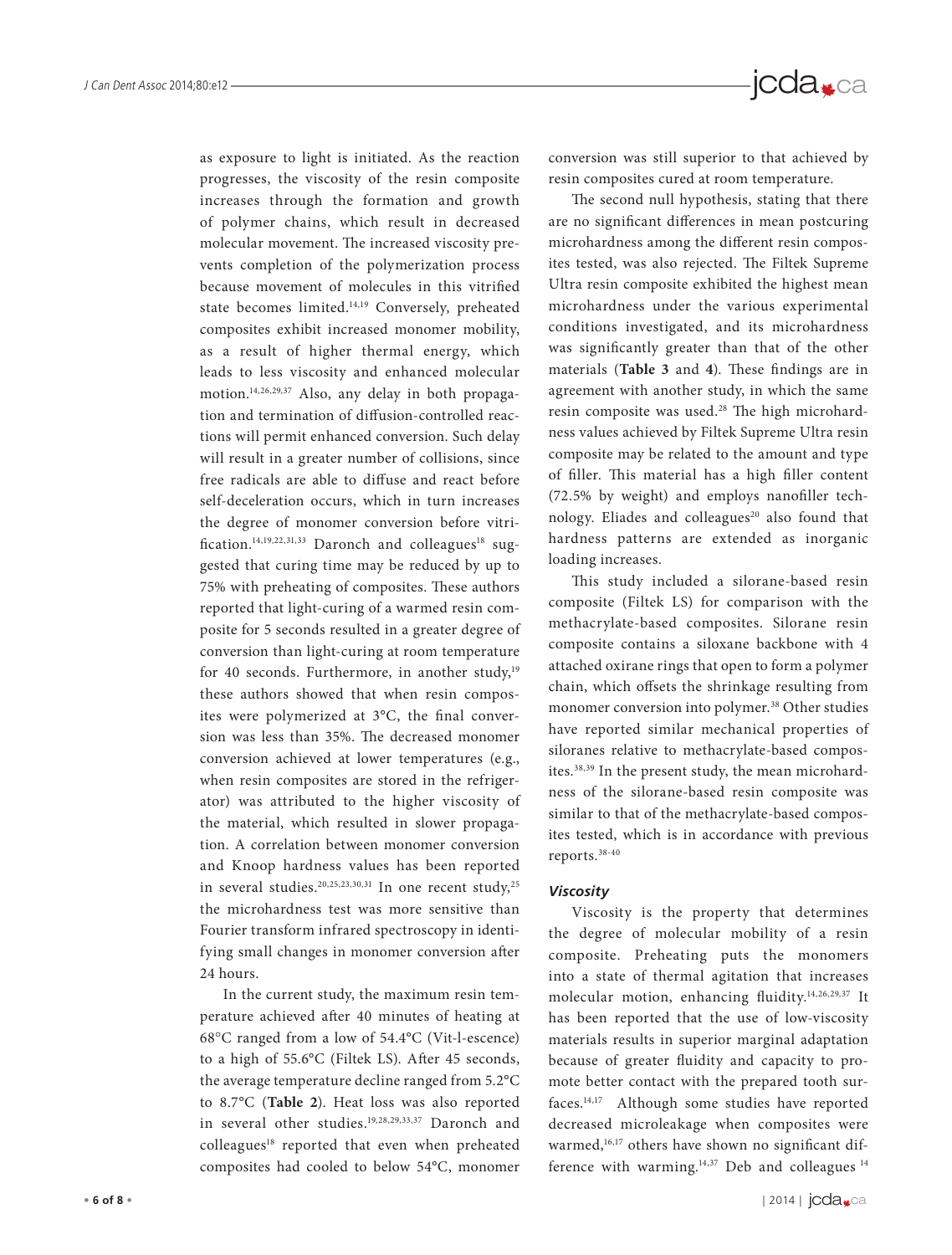

The third null hypothesis, stating that there is no significant difference in the viscosity of different resin composites under different temperature conditions, was also rejected. Viscosity declined with preheating for all resin composites evaluated in the present study. This result is in agreement with the results of previous investigations, which showed higher fluidity of preheated composites.14,26,29,37 In addition, the extent of flow differed among the resin composites tested. Vit-l-escence resin composite had the lowest viscosity at both room temperature and after preheating.

#### **Conclusions**

Within the limitations of this in vitro study, it was determined that preheating resin composites increases their microhardness and flowability. These effects may result in easier placement and greater conversion of monomers.  $\ast$ 

#### THE AUTHORS



*Dr. Ayub is a master's student, Bauru School of Dentistry, University of São Paulo, Bauru, SP, Brazil.*



*Dr. GC Santos is associate professor, Schulich School of Medicine & Dentistry, Western University, London, Ontario.*



*Dr. Rizkalla is associate professor, Schulich School of Medicine & Dentistry, Western University, London, Ontario.*



*Dr. Bohay is associate professor, Schulich School of Medicine & Dentistry, Western University, London, Ontario.*



*Dr. Pegoraro is associate professor, department of prosthodontics, Bauru School of Dentistry, University of São Paulo, Bauru, SP, Brazil.*

jcda<sub>sca</sub>



*Dr. Rubo is associate professor, department of prosthodontics, Bauru School of Dentistry, University of São Paulo, Bauru, SP, Brazil.*



*Dr. JMC Santos is assistant professor, Schulich School of Medicine & Dentistry, Western University, London, Ontario*

*Acknowledgments: The authors would like to thank the MITACS Globalink Program – Western University and the dental companies that kindly donated the materials for this study.*

*Correspondence to: Dr. M. Jacinta M.C. Santos, Schulich School of Medicine & Dentistry, Western University, Room # 0149, Dental Sciences Building, London, ON N6A 5C1. Email: jacinta.santos@schulich.uwo.ca*

*The authors have no declared financial interests in any company manufacturing the types of products mentioned in this article.*

*This article has been peer reviewed.*

#### **References**

1. Cramer NB, Stansbury JW, Bowman CN. Recent advances and developments in composite dental restorative materials. J Dent Res. 2011;9(4)0:402-16.

2. Kubo S, Kawasaki A, Hayashi Y. Factors associated with the longevity of resin composite restorations. Dent Mater J. 2011;30(3):374-83.

3. Puckett AD, Fitchie JG, Kirk PC, Gamblin J. Direct composite restorative materials. Dent Clin North Am. 2007;51(3):659-75, vii.

4. Ilie N, Hickel R. Resin composite restorative materials. Aust Dent J. 2011;56 Suppl 1:59-66.

5. Ferracane JL. Current trends in dental composites. Crit Rev Oral Biol Med. 1995;6(4):302-18.

6. Lutz F, Krejci I, Barbakow F. Quality and durability of marginal adaptation in bonded composite restorations. Dent Mater. 1991;7(2):107-13.

7. Korkmaz Y, Ozel E, Attar N. Effect of flowable composite lining on microleakage and internal voids in Class II composite restorations. J Adhes Dent. 2007;9(2):189-94.

8. Roggendorf MJ, Krämer N, Appelt A, Naumann M, Frankenberger R. Marginal quality of flowable 4-mm base vs. conventionally layered resin composite. J Dent. 2011;39(10):643-7.

9. Rueggeberg FA, Caughman WF, Curtis JW Jr. Effect of light intensity and exposure duration on cure of resin composite. Oper Dent. 1994;19(1):26-32.

10. Carvalho RM, Pereira JC, Yoshiyama M, Pashley DH. A review of polymerization contraction: the influence of stress development versus stress relief. Oper Dent. 1996;21(1):17-24.

11. Oliveira KM, Lancellotti AC, Ccahuana-Vásquez RA, Consani S. Shrinkage stress and degree of conversion of a dental